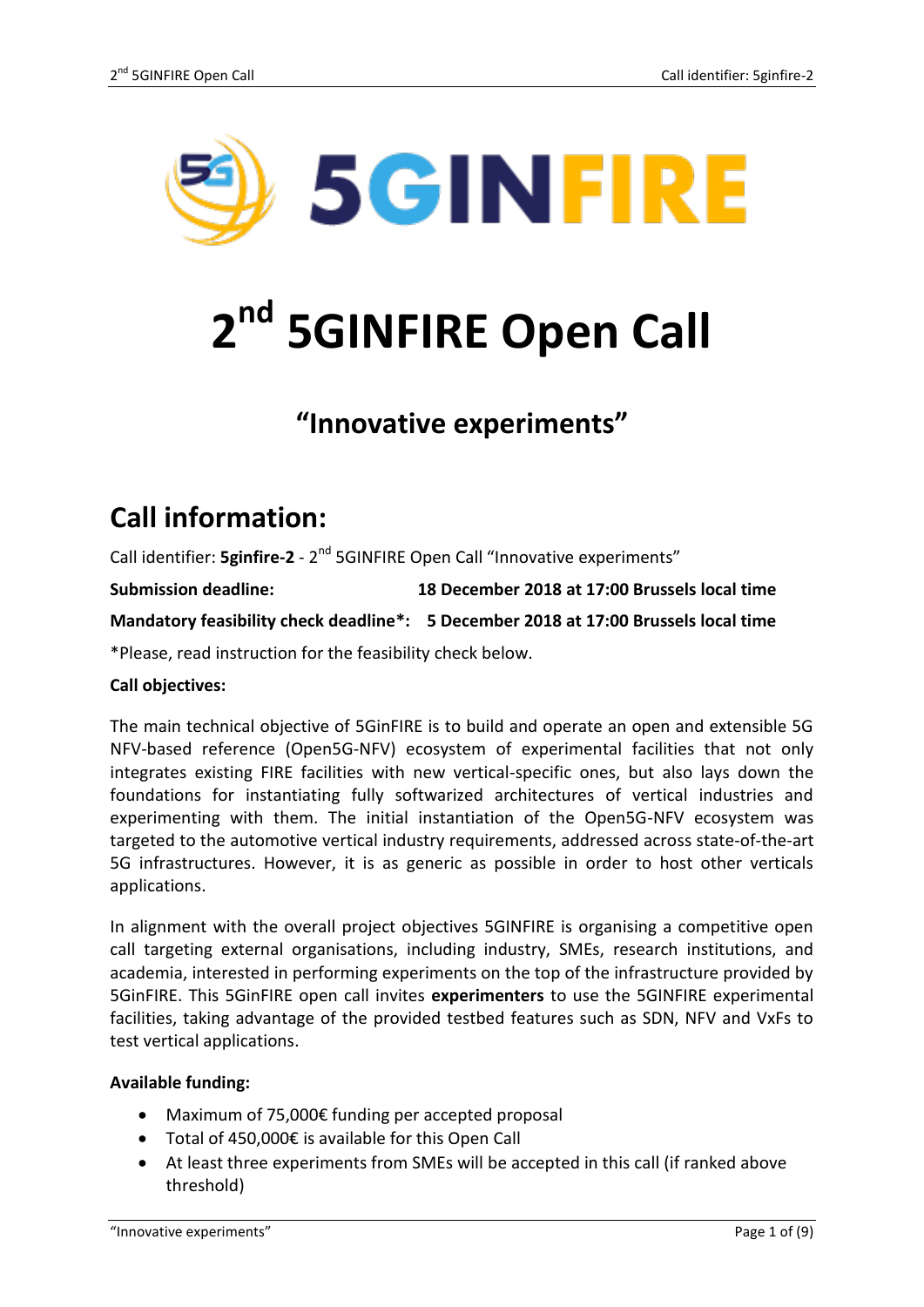#### **Further remarks:**

- All proposers must contact the 5GINFIRE consortium and elaborate their intentions in order to verify the **feasibility** of the proposals to be implemented in the scope of the 5GINFIRE project and to receive a first feedback on in the proposal planned activities.
	- o To perform the feasibility check, up to one page description of planned experiment has to be sent to [contact@5GinFIRE.eu.](mailto:contact@5GinFIRE.eu) In the e-mail subject line or first line of the be-mail text, the short name of the proposal and 5GINFIRE facilities planned to be used in the experiment have to be mentioned
	- o Proposers that have participated in previous calls must inform of their intention to resubmit as well as whether and to what extend the new proposal has been improved/modified.
- Proposals will only be accepted from a single party eligible for participation in EC H2020-projects.
- Proposers' organizations can submit multiple proposals, but only one proposal per single organization might be selected for funding in this Open Call.
- The following organisations are not eligible to participate in the open call, and any proposal received by these organisations will not be admitted to the evaluation process:
	- o Beneficiaries of 5GINFIRE
	- $\circ$  Third parties in 5GINFIRE receiving financial support for providing additional infrastructures ( $1^{st}$  open call - phase I and phase II)
	- $\circ$  Third parties in 5GINFIRE receiving financial support for functionalities (1<sup>st</sup> open call - phase II, category 2-a
	- $\circ$  Third parties in 5GINFIRE receiving financial support for experimentation (1st) open call - phase II, category 1
	- o In doubt please contact the project via an email to  $contact@5ginfire.eu$ .</u>
- The proposal has to be submitted in English language through the 5GINFIRE submission tool by using specific proposal template (mandatory). Access to the submission toll and proposal templates is available on the 5GINFIRE website [https://5ginfire.eu/\)](https://5ginfire.eu/).

#### **Contact:** [contact@5GinFIRE.eu](mailto:contact@5GinFIRE.eu)

The contact e-mail address is archived.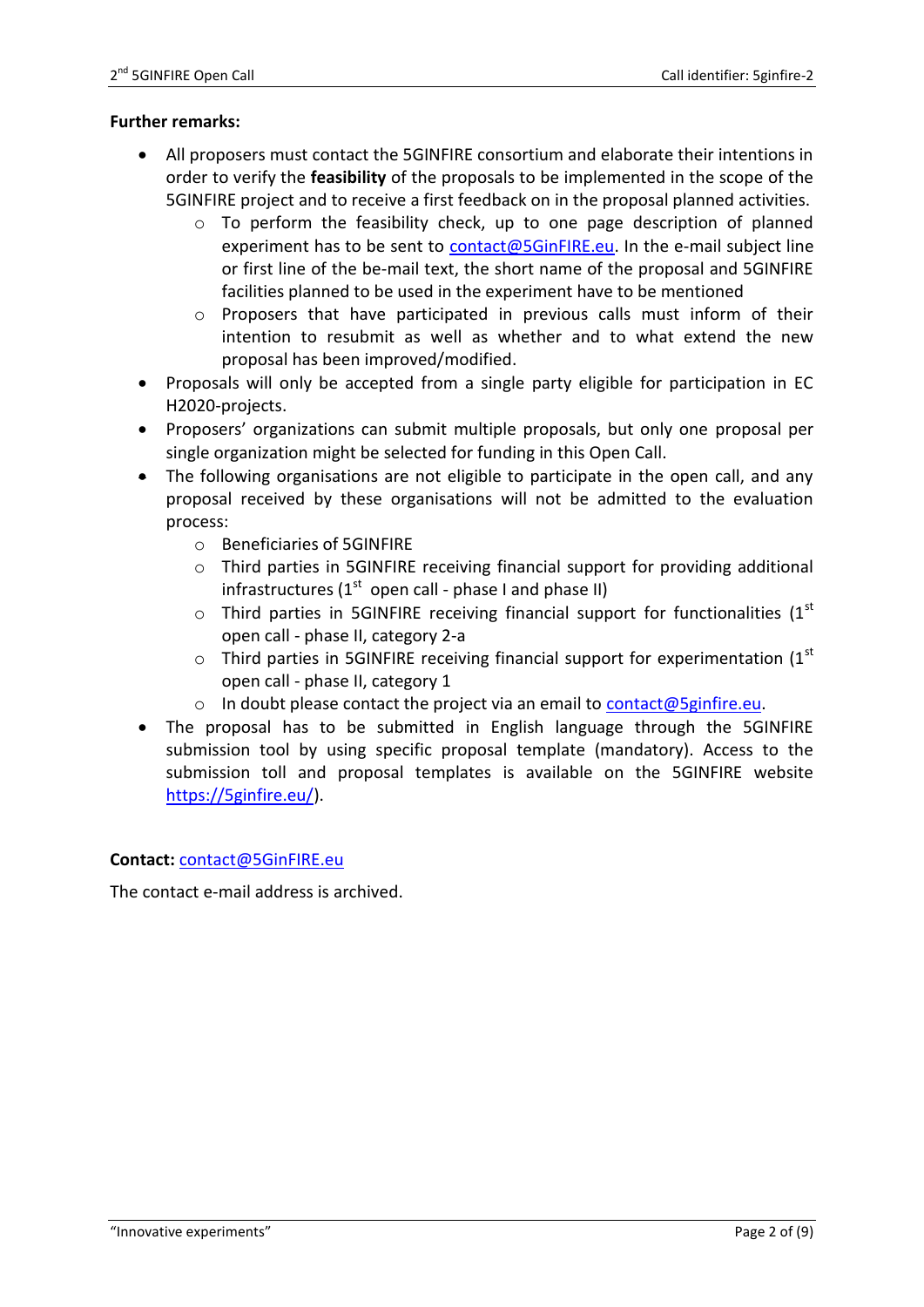## **Table of Contents**

| $\mathbf{1}$   |     |                                                                         |  |
|----------------|-----|-------------------------------------------------------------------------|--|
|                | 1.1 |                                                                         |  |
|                | 1.2 |                                                                         |  |
| $\overline{2}$ |     |                                                                         |  |
|                | 2.1 |                                                                         |  |
|                | 2.2 |                                                                         |  |
|                | 2.3 |                                                                         |  |
|                | 2.4 | Eligibility for participation in the call and submission of proposals 8 |  |
| $\overline{3}$ |     |                                                                         |  |
|                | 3.1 |                                                                         |  |
|                | 3.2 |                                                                         |  |
|                | 3.3 |                                                                         |  |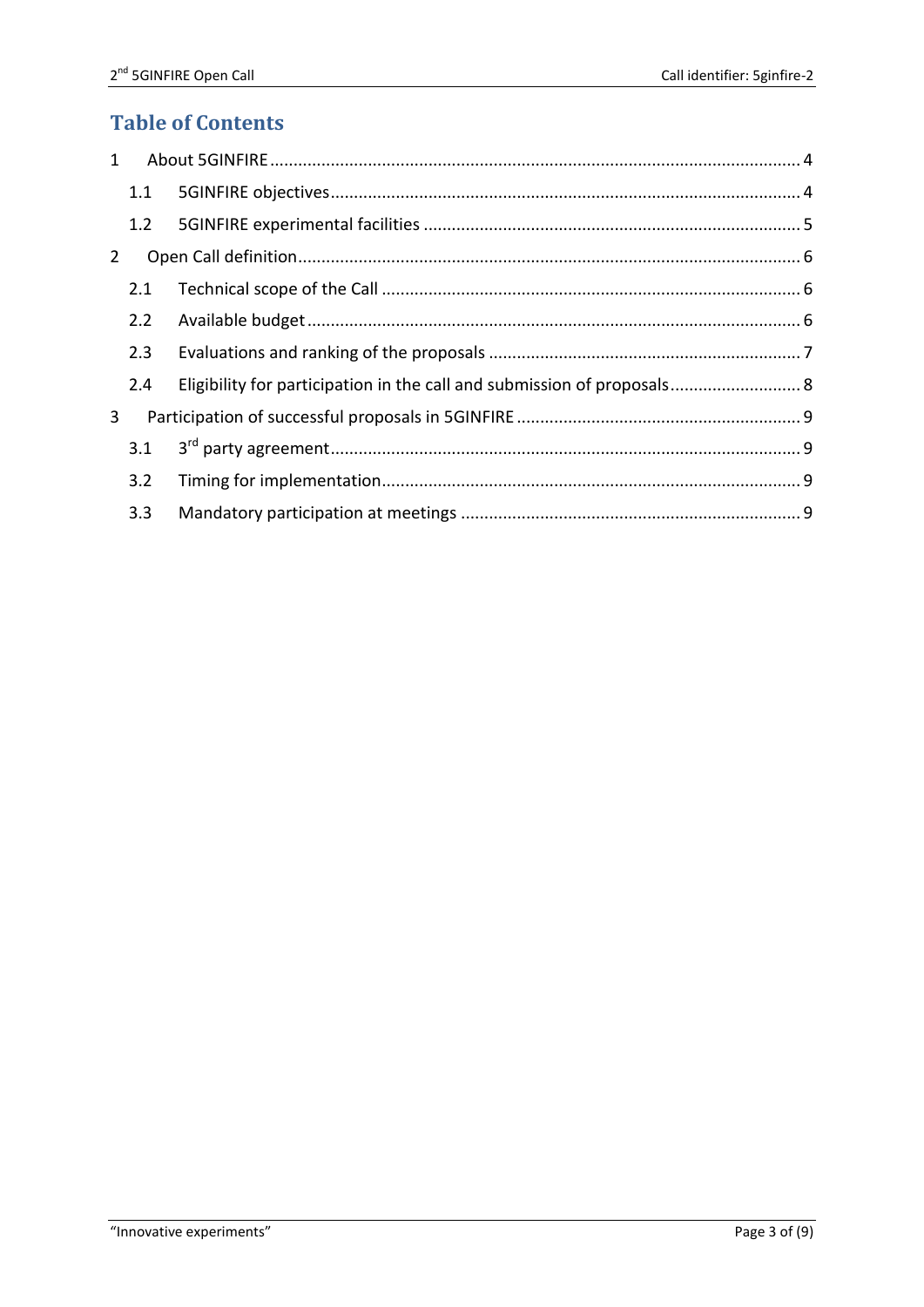## <span id="page-3-0"></span>**1 About 5GINFIRE**

5G network infrastructures and embodied technologies are considered as a key asset of this emerging common environment and instrumental for the digitalization of the traditional industries, so-called vertical industry application sectors. Addressing these key questions, the main 5GINFIRE goal is to build and operate an open, and extensible 5G NFV-based reference (Open5G-NFV) ecosystem of experimental facilities that not only integrates existing FIRE facilities with new vertical-specific ones but also lays down the foundations for instantiating fully softwarised architectures of vertical industries and experimenting with them. The initial instantiation of the Open5G-NFV ecosystem will be driven by the automotive vertical deployed across state-of-the-art 5G infrastructures, however, it will also be as generic as possible in order to host other verticals.

In order to offer its testbeds to a wide community of experimenters, the 5GINFIRE project will organize at least two open calls for experiments to be implemented and executed on the top of the 5GINFIRE experimental infrastructure. Furthermore, the 5GINFIRE open calls will also seek for further relevant testbeds to be integrated within the 5GINFIRE experimental framework and offered to be used by the experimenters.

## <span id="page-3-1"></span>**1.1 5GINFIRE objectives**

The 5GINFIRE is, by design, a duality project that sets its overall technical objectives as a prerequisite for achieving a longer term strategic objective that aspires to resonate beyond its lifetime and act as valuable source of constant feedback. As such, it is indeed quite ambitious but at the same time pragmatic and feasible in identifying, building, and eventually specifying, a critical mass of technological components and optimal architecture designs.



### **5GINFIRE Reference Model Architecture**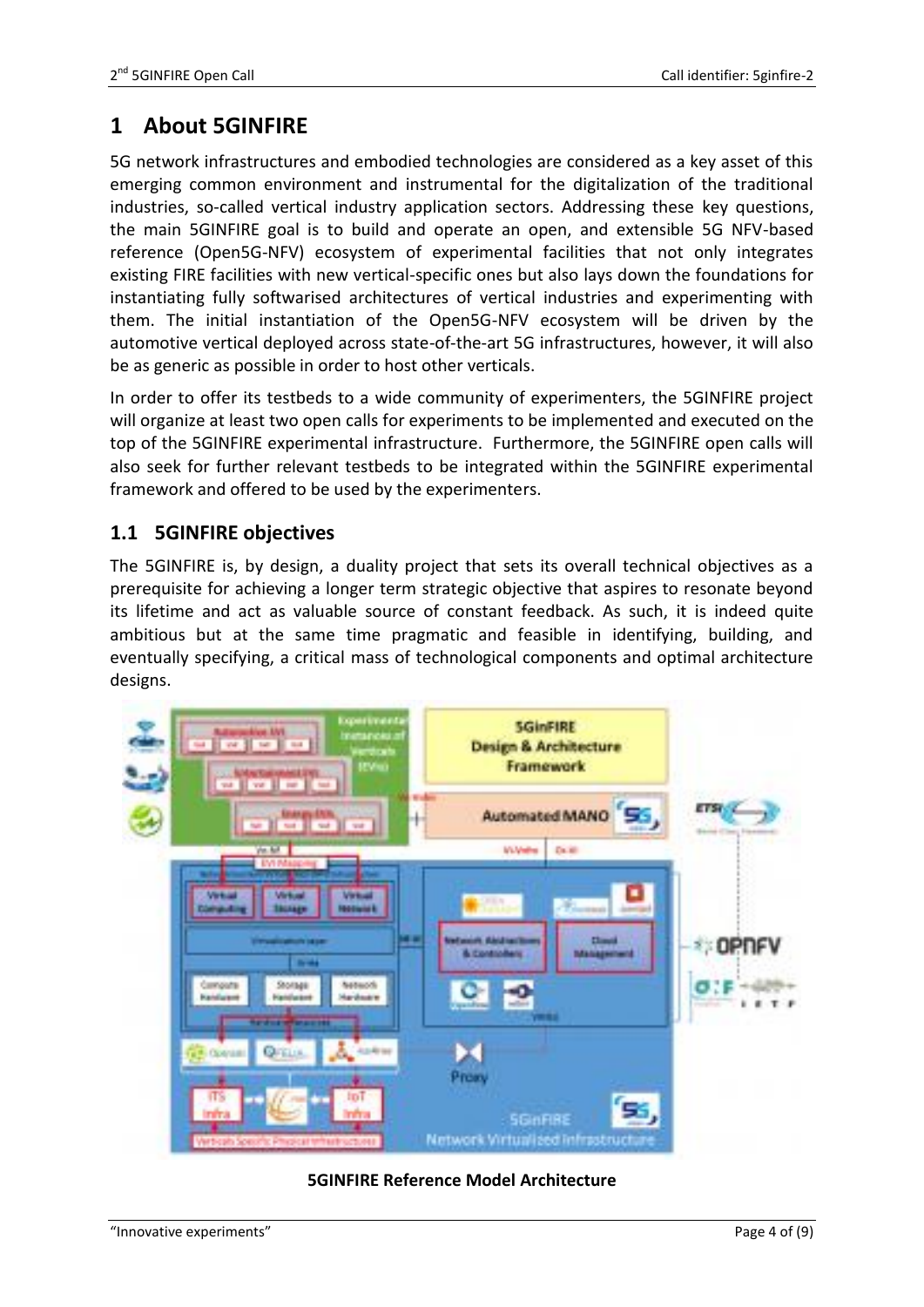In order to guarantee architectural and technological convergence the proposed open, and extensible 5G NFV-based reference (Open5G-NFV) ecosystem of experimental facilities will be built in alignment with on-going standardization and open source activities, also targeted by other closely related programme activities such as FIWARE and 5G-PPP to name a few. Accordingly, the Open5G-NFV FIRE ecosystem may serve as the forerunner experimental playground wherein new components, architecture designs and APIs may be tried and proposed before they are ported to more industrially "mainstream" 5G networks that are expected to emerge in large scale.

Accordingly, the specific 5GINFIRE project objectives are defined as follows:

- Establish the first 5G NFV-enabled experimental testbed capable of instantiating and supporting vertical industries based on industry-leading and open source technologies
- Specify Implement and Operate Verticals drawn from the Automotive Industry on top of the Open5G-NFV common experimental facility.
- Provide a platform for innovation in Europe specifically suitable for SMEs
- Develop open source Management and Orchestration (MANO) functionality and toolsets for experimental architecture instantiation featuring automation of deployment process, orchestration and lifecycle management aiming at enabling truly Open Experimentation that fosters innovation.
- Enable in-testbed and extra-testbed demonstrations in an open reference platform
- Open software and APIs for rapid prototyping and inclusion of new building block functionalities with the necessary metadata definition
- Accelerate the formation of an open European-initiated, global-reach, long-term sustainable community and liaise with other relevant initiatives to further the goals of this project.

## <span id="page-4-0"></span>**1.2 5GINFIRE experimental facilities**

The 5GINFIRE experimental facilities - the available testbeds / infrastructures and experimenters tools - are described on the 5GINFIRE website [\(https://5ginfire.eu/\)](https://5ginfire.eu/).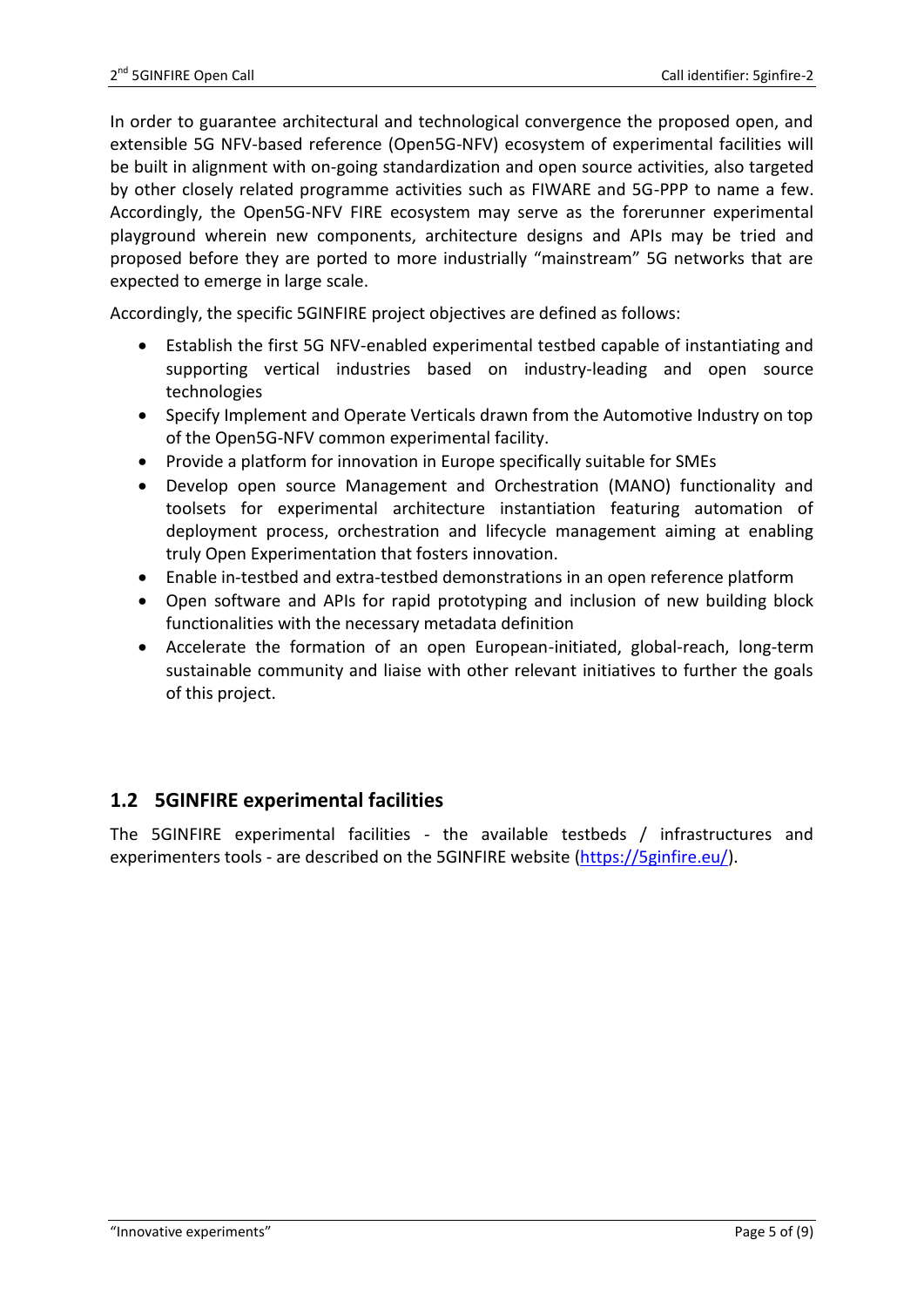## <span id="page-5-0"></span>**2 Open Call definition**

## <span id="page-5-1"></span>**2.1 Technical scope of the Call**

In this Open Call, the 5GINFIRE is looking for experiments to use the 5GINFIRE experimentation facilities, taking advantage of the provided testbed features such as SDN applications, VNFs and VxFs to test vertical applications. Priority will be given to experimenters that provide additional functionalities (VNFs, VxFs, …) needed for the experimentation, which can remain in 5GINFIRE catalogue. For example, Core Network VNFs like open source PCRF (Policy and Charging Rules Function) or probes (potentially based on Wireshark but with dedicated plugins and the ability to be deployed through OSM) are expected but also VxFs which would be more at application level like a webRTC based video conferencing system or to support any further application in the automotive sector.

## <span id="page-5-2"></span>**2.2 Available budget**

Available funding for this Open Call will allow acceptance of at least six experiments (subject of evaluations)

- Maximum of 75,000€ funding per accepted proposal
- Total of 450,000€ is available for this Open Call
- At least three experiments from SMEs will be accepted in this call (if ranked above threshold)

The budget to be allocated to the successful proposals covers personnel and other costs related to the following activities:

- Getting familiar with 5GINFIRE testbeds and overall infrastructure
- Detailed definition, implementation, and execution of the experiment
- Reporting to the 5GINFIRE consortium and submission of deliverables
- Attending required project meetings/events (travel costs)
- Other costs related to implementation of experiments

As a  $3<sup>rd</sup>$  party, the proposing party needs to include an overview of the estimated costs in its proposal at the time of submission. Costs consist of personnel costs, direct costs (such as travel, consumables, etc.) and indirect costs. The costs of a  $3<sup>rd</sup>$  party have to comply with the rules and the principles mentioned in Section I, Article 6 (Eligible and ineligible costs) of the H2020 AGA — Annotated Model Grant Agreement (see [http://ec.europa.eu/research/participants/data/ref/h2020/grants\\_manual/amga/h2020](http://ec.europa.eu/research/participants/data/ref/h2020/grants_manual/amga/h2020-amga_en.pdf) amga en.pdf), in the same way as the beneficiaries, and must be recorded in the accounts of the 3rd Party. In other words, the rules relating to eligibility of costs, identification of direct and indirect costs and upper funding limits apply as well as to those concerning controls and audits of Section I, Article 22 of the H2020 AGA.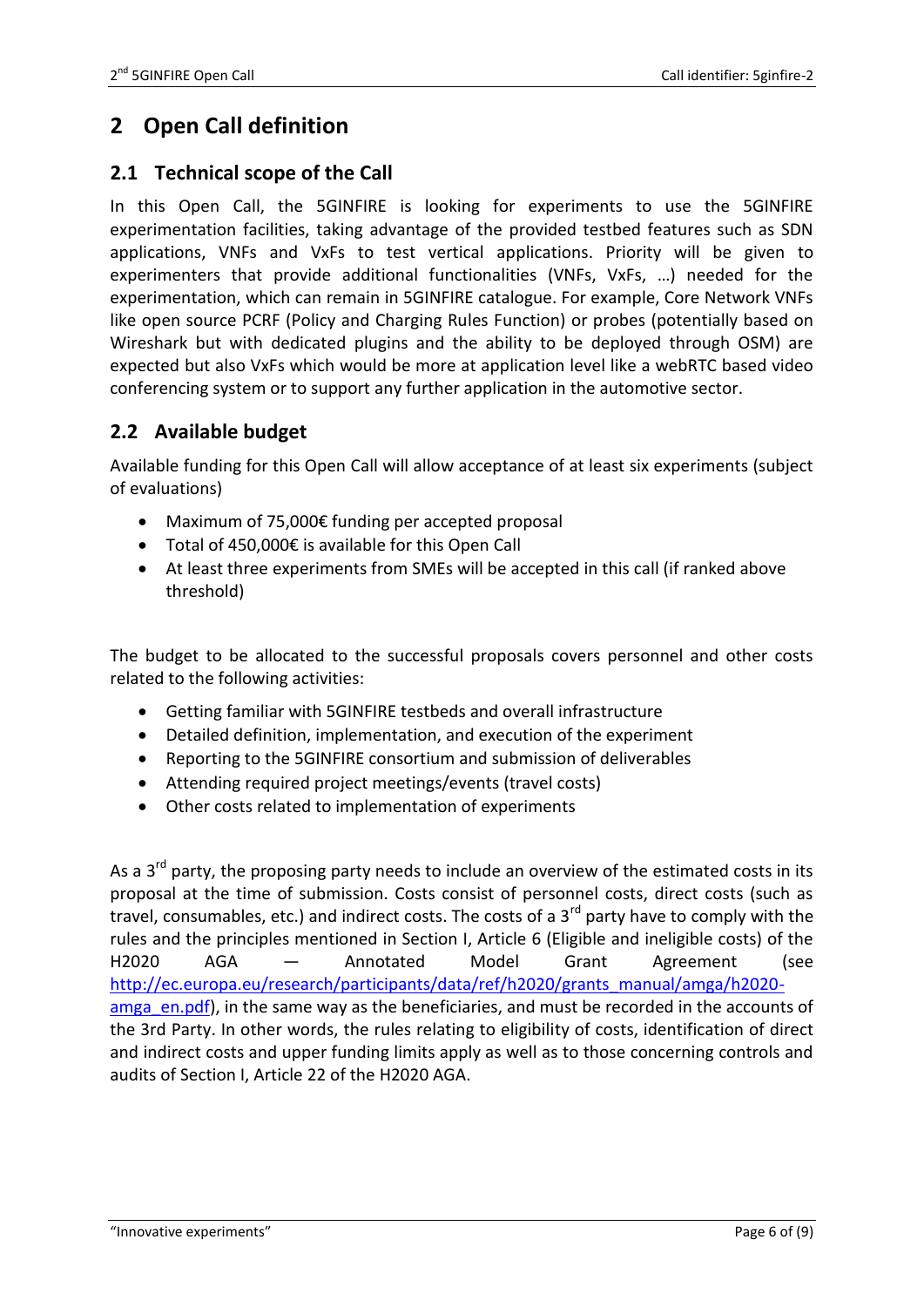## <span id="page-6-0"></span>**2.3 Evaluations and ranking of the proposals**

To perform evaluations of the received proposals for financing the third parities through the Open Call mechanism, the project will involve independent experts, which cannot be part of the consortium and cannot evaluate proposals where a conflict of interest can be identified. For each of the received proposals, at least two assigned experts will perform off-line reviews independently of each other. Afterwards, consensus meetings for all proposals among involved experts will be held either as face-to-face or audio/video meetings, where a common opinion and rating will be built up for all the proposals.

The independent experts will be advised to perform the proposal evaluations, including their rating and ranking, in accordance with requirements and objectives specified in the Open Calls, along at least the following three criteria:

- Impact (threshold = 3): societal and economic value of the targeted product/service
- Innovation and technology (threshold = 3): innovativeness and technological value of the proposal
- Implementation (threshold = 3): quality of methodology and of proposed participants

The last step in the evaluation process will be to create ranking among all received proposals, which will be done in cooperation with all independent experts involved in the evaluations. Integration of the proposals in the project plan will be done after final approval of the ranking by EC.

When scores are equal, any further prioritization will be based on other appropriate characteristics, which will be decided by the panel of evaluators, related to the contribution of the proposal to the project, in accordance with the **specific conditions of the Call**:

- At least three experiments from SMEs will be accepted in this call (if ranked above threshold)
- The priority of the call is to allow experimentation targeting different vertical sectors. Thus, among the best ranked proposals (if rated at the evaluation threshold as minimum), the experiment targeting various vertical sectors will be selected, starting from the best ranked proposal.
- Furthermore, at least one proposal (if rated at the evaluation threshold as minimum) related to security and robustness of solutions will be accepted.
- Priority will be also given to experimenter proposals providing additional functionalities (e.g. VNFs) which will remain in the public 5GINFIRE catalogue available to be used by other experimenters at least until end of the 5GINFIRE project.

Evaluation of the received proposals, ranking, and decision on proposals to be funded will be completed until mid of October 2018.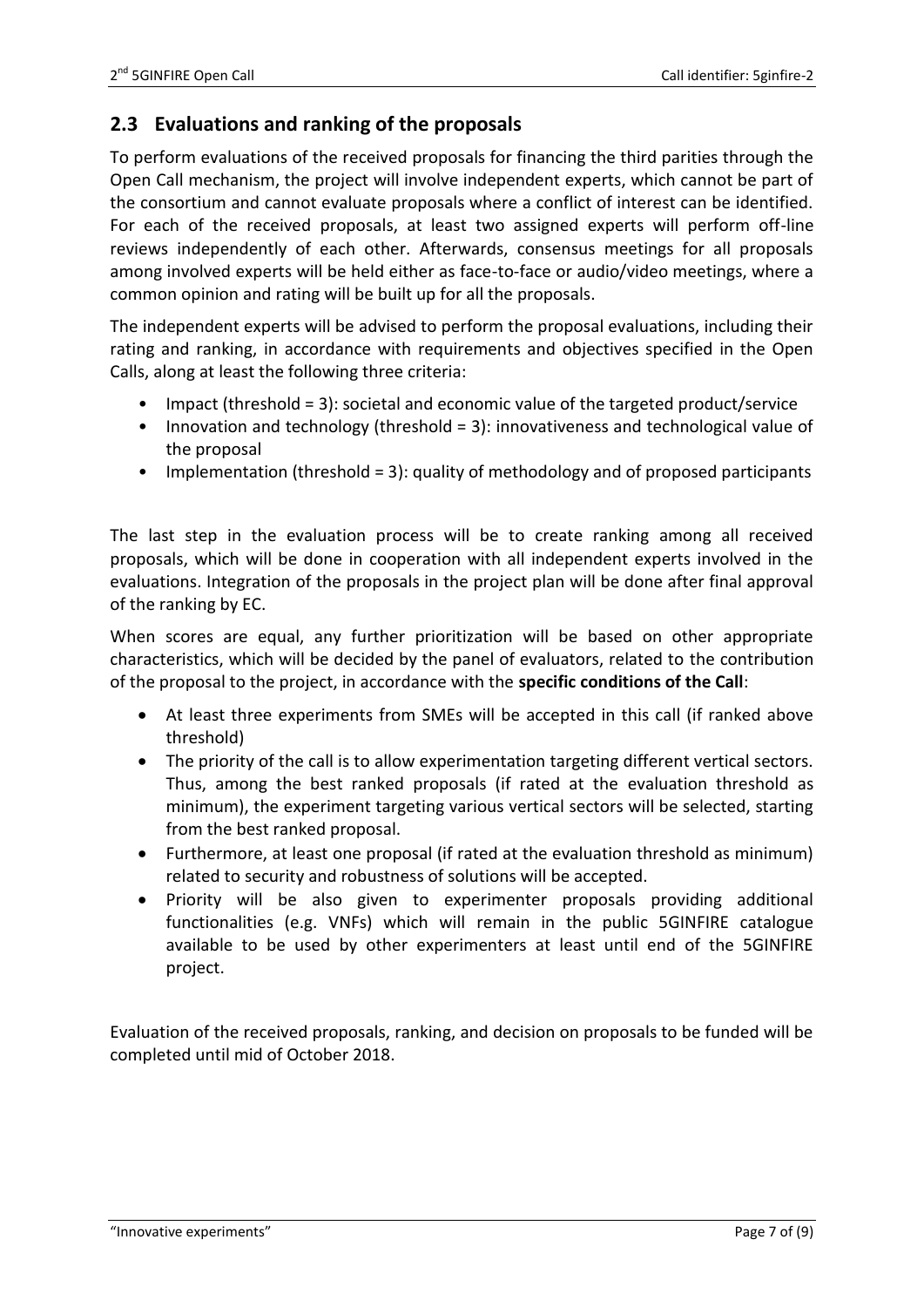## <span id="page-7-0"></span>**2.4 Eligibility for participation in the call and submission of proposals**

- All proposers must contact the 5GINFIRE consortium and elaborate their intentions in order to verify the **feasibility** of the proposals to be implemented in the scope of the 5GINFIRE project and to receive a first feedback on in the proposal planned activities.
	- $\circ$  To perform the feasibility check, up to one page description of planned experiment has to be sent to [contact@5GinFIRE.eu.](mailto:contact@5GinFIRE.eu) In the e-mail subject line or first line of the be-mail text, the short name of the proposal and 5GINFIRE facilities planned to be used in the experiment have to be mentioned
	- o Proposers that have participated in previous calls must inform of their intention to resubmit as well as whether and to what extend the new proposal has been improved/modified.
- Proposals will only be accepted from a single party eligible for participation in EC H2020-projects.
- Proposers' organizations can submit multiple proposals, but only one proposal per single organization might be selected for funding in this Open Call.
- The following organisations are not eligible to participate in the open call, and any proposal received by these organisations will not be admitted to the evaluation process:
	- o Beneficiaries of 5GINFIRE
	- o Third parties in 5GINFIRE receiving financial support for providing additional infrastructures ( $1<sup>st</sup>$  open call - phase I and phase II)
	- $\circ$  Third parties in 5GINFIRE receiving financial support for functionalities (1<sup>st</sup> open call - phase II, category 2-a
	- $\circ$  Third parties in 5GINFIRE receiving financial support for experimentation (1st open call - phase II, category 1
	- o In doubt please contact the project via an email to  $contact@5$ ginfire.eu.
- The proposal has to be submitted in English language through the 5GINFIRE submission tool by using specific proposal template (mandatory). Access to the submission toll and proposal templates is available on the 5GINFIRE website [https://5ginfire.eu/\)](https://5ginfire.eu/).